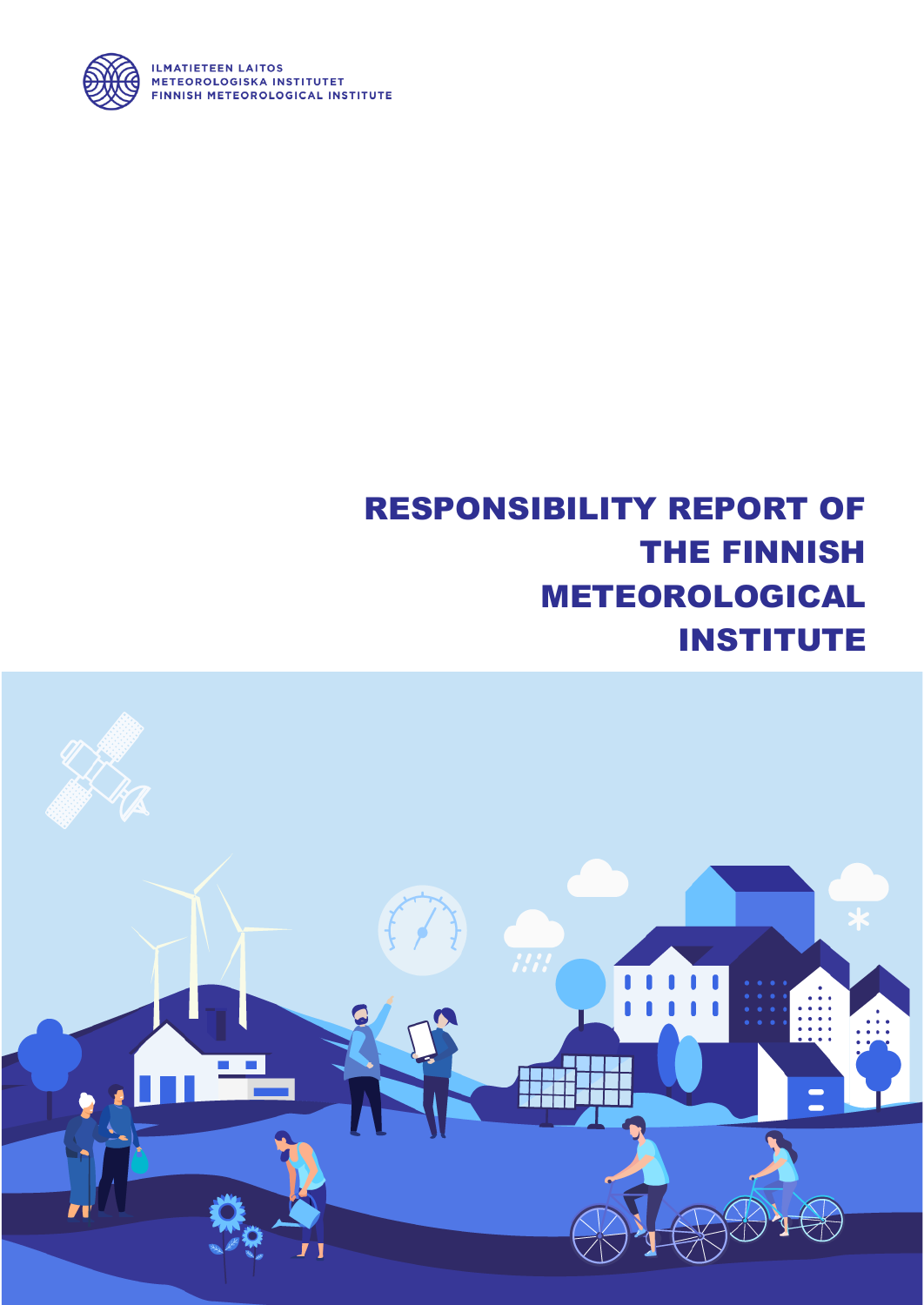

### **Contents**

| Responsibility goals: Significant handprint on the identified UN Sustainable Development Goals 5 |  |
|--------------------------------------------------------------------------------------------------|--|
| Handprint 1: Ensuring a healthy life and well-being for people of all ages (SDG 3) 5             |  |
|                                                                                                  |  |
| Handprint 3: Taking urgent action to combat climate change and its impacts (SDG 13)7             |  |
|                                                                                                  |  |
|                                                                                                  |  |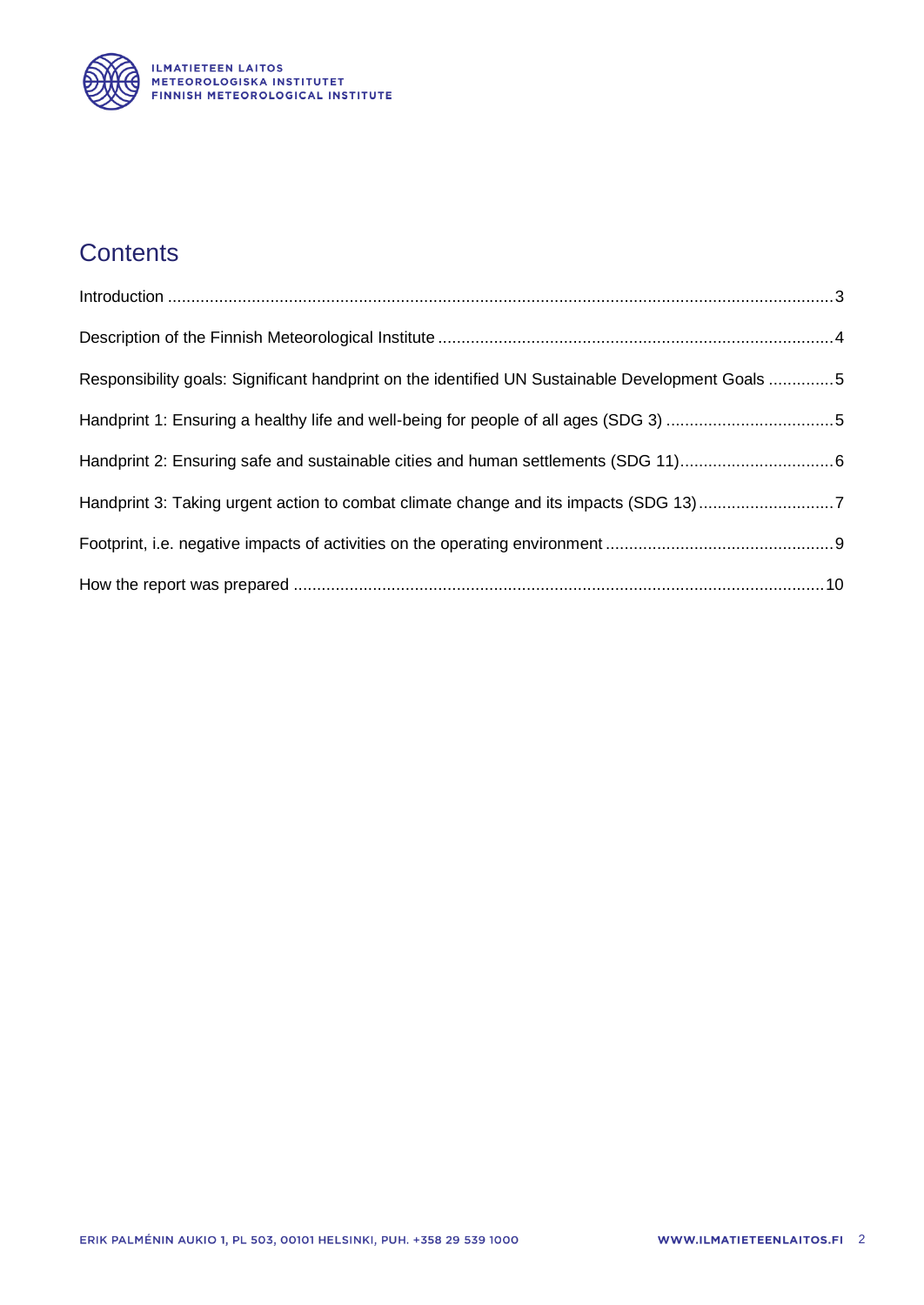

#### <span id="page-2-0"></span>**Introduction**

Responsibility and responsible actions are an essential part of the Finnish Meteorological Institute's mission and everyday work. We study and observe the weather, the sea, the atmosphere and inner space. Our task is to produce weather services and physical marine services to meet the needs of public safety, transport and citizens in Finland. We work in close cooperation with our international partners, and since the 1970s we have exported our expertise and Finnish technology to support developing regions to help them safeguard lives and property.

The Finnish Meteorological Institute has just reformed its strategy for 2022-2025 and prepared a roadmap to support its implementation. The themes of responsibility are included in our strategy. We want to produce information to safeguard the future so that no one will be caught out by the weather. Cooperation with domestic and international stakeholders is the cornerstone of our operations. We observe, study and develop services so that we can produce information to support both short-term and long-term decisionmaking and preparedness.

The activities of the Finnish Meteorological Institute are linked to several UN Sustainable Development Goals and sub-goals. In this first responsibility report of the Finnish Meteorological Institute, we have selected three Sustainable Development Goals (SDGs) in cooperation with the Finnish Meteorological Institute's management team and the working group that compiled the report. The report describes the activities related to these goals. These objectives are:

- Ensuring a healthy life and well-being for people of all ages
- Ensuring safe and sustainable cities and human settlements
- Taking urgent action against climate change and its impacts

In the upcoming responsibility reports, our goal is to expand the description of our work to also promote other goals.

In Helsinki, 28 March 2022 **Jussi Kaurola** Director General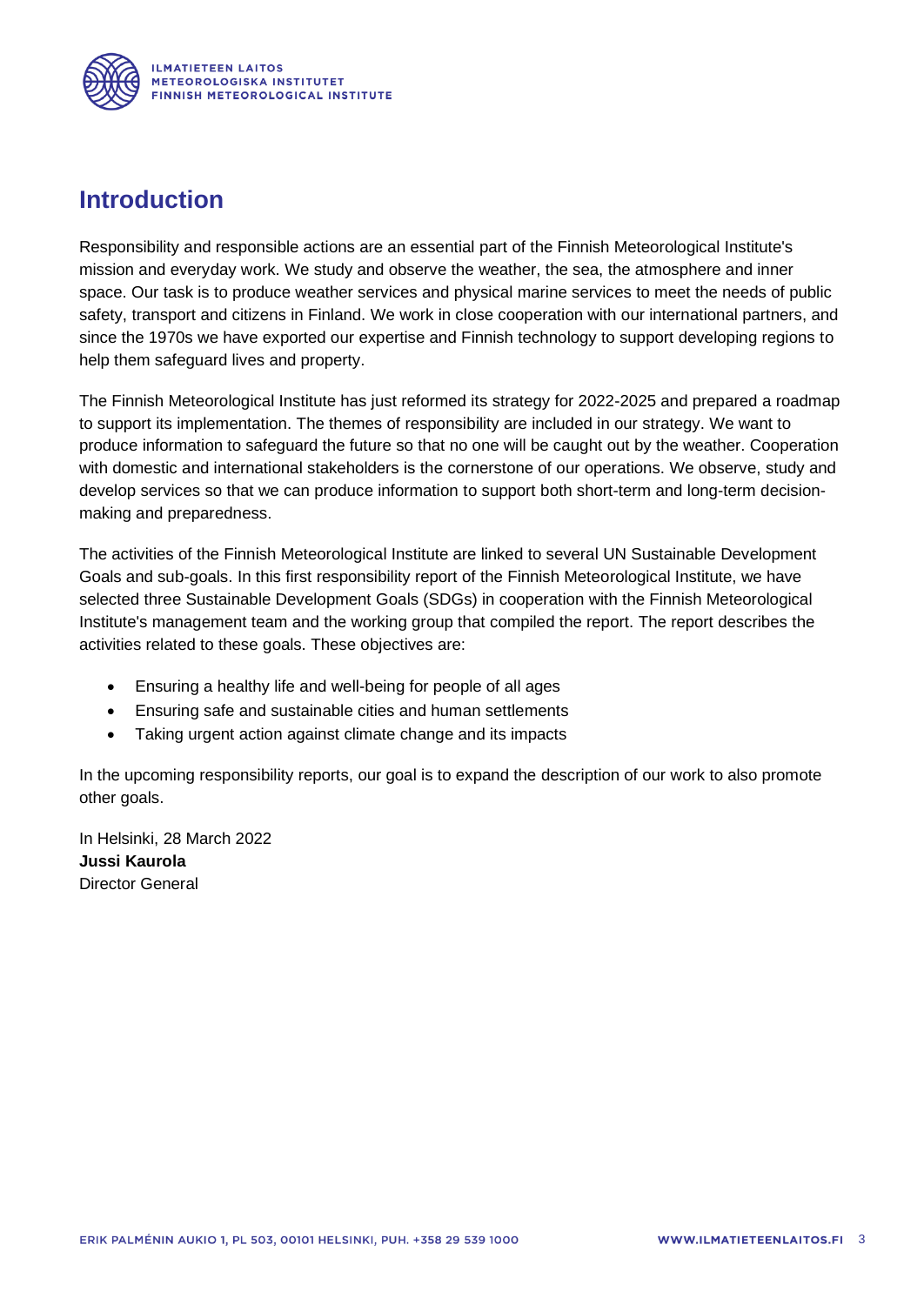#### <span id="page-3-0"></span>**Description of the Finnish Meteorological Institute**

The Finnish Meteorological Institute observes and studies the atmosphere, inner space and seas. It also produces services on the weather, sea, climate, air quality and inner space for the needs of public security, business life and citizens. The Finnish Meteorological Institute is an administrative branch of the Ministry of Transport and Communications.

The Finnish Meteorological Institute employs approximately 700 people (673 person-years in 2021). The headquarters of the Finnish Meteorological Institute is located in Helsinki. It also has other locations in Kuopio, Rovaniemi and Sodankylä. In addition, the Finnish Meteorological Institute carries out sounding activities in Jokioinen.

In addition to the Director General and their Office, the Finnish Meteorological Institute has six branches: Administration; Observing and Information Systems Centre; Weather, Sea and Climate Service Centre; Meteorological and Marine Research Programme; Climate Research Programme; and Space and Earth Observation Centre.

The Director General of the Finnish Meteorological Institute is Jussi Kaurola. In addition, the Finnish Meteorological Institute's Management Team includes the directors of the divisions, the scientific director and the Director of Communications.

The organisational term of the Finnish Meteorological Institute is four years. The current organisational term is 1 January 2022 to 31 December 2025. The organisation consists of divisions, units and teams. In addition, the organisation has cross-organisational roles related to production, safety, risk management and quality management.

The Finnish Meteorological Institute's responsibility report describes the activities of 2021.

#### **Responsibility management and administration**

The preparation of the responsibility report has been discussed by the Management Group of the Finnish Meteorological Institute, which has also approved the responsibility goals selected for the report. The Finnish Meteorological Institute's Management Group has approved the finished report which was prepared by a cross-organisational working group. Two members of the management group have participated in the working group and in the preparation of the report.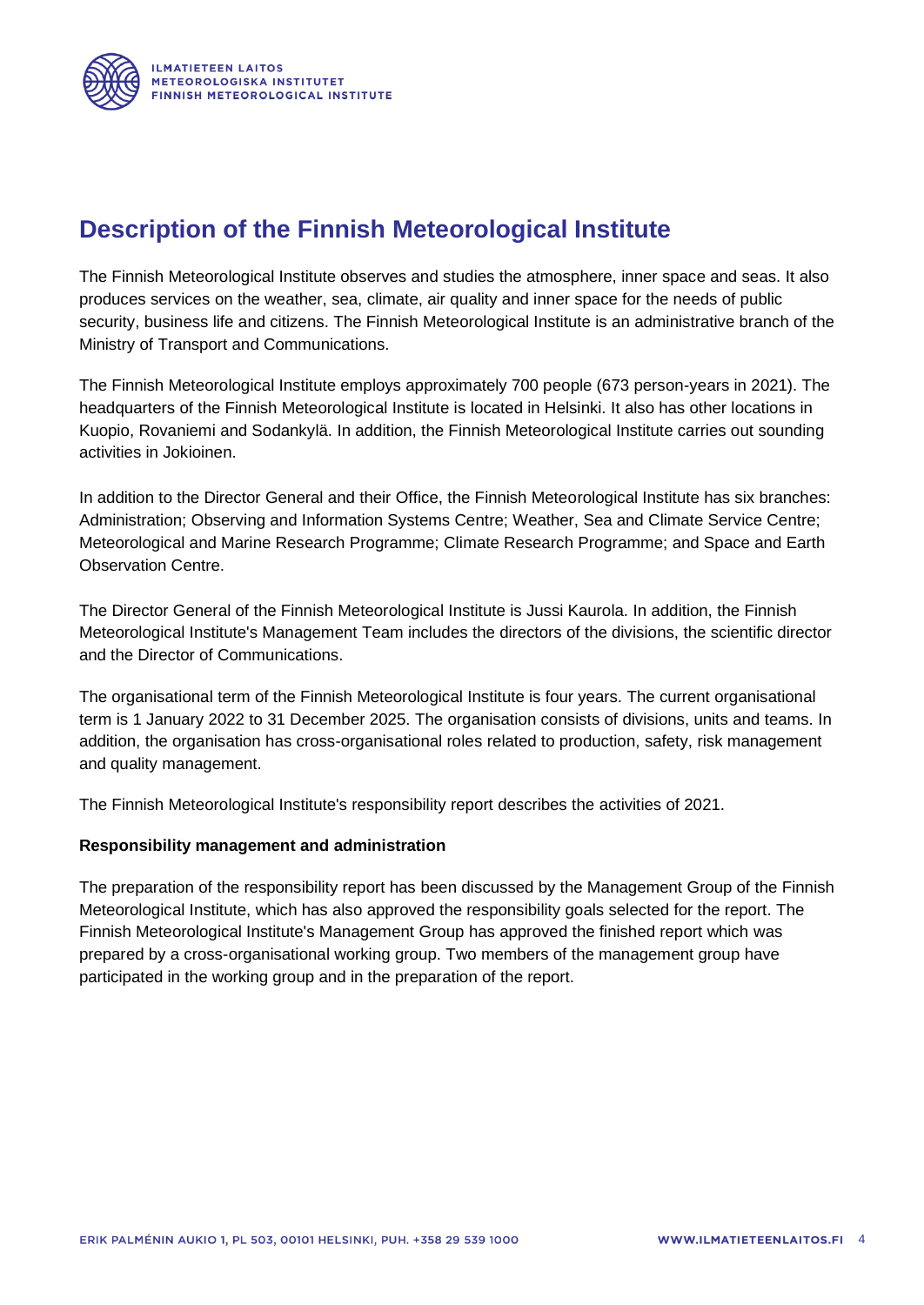



*Image 1: The global goals for sustainable development* 

# <span id="page-4-0"></span>**Responsibility goals: Significant handprint on the identified UN Sustainable Development**

Three key SDGs were selected for this report:

- 1. Ensuring a healthy life and well-being for people of all ages
- 2. Ensuring safe and sustainable cities and human settlements
- 3. Taking urgent action against climate change and its impacts

### <span id="page-4-1"></span>**Handprint 1: Ensuring a healthy life and well-being for people of all ages (SDG 3)**

**Goal 3.9. Significantly reduce the number of deaths and diseases caused by hazardous chemicals and the pollution and contamination of air, water and soil by 2030.**

**Indicator 3.9.1 Mortality rate attributed to household and ambient air pollution.**

The Finnish Meteorological Institute is an expert institution in air quality in Finland and is thus responsible for numerous statutory tasks related to air quality and related services for authorities, different sectors of



*Goal 3: Good health and well-being (SDG 3)*

society and citizens in Finland. In addition, the Finnish Meteorological Institute participates in internationally significant air quality research, and air quality expertise is exported abroad to strengthen developing countries' ability to provide better air quality services to their residents.

The Finnish Meteorological Institute conducts research to develop better air quality measurement, forecasting and assessment methods. In Finland, the Finnish Meteorological Institute is responsible for measuring air quality (national network for measuring air quality in background areas) and producing information for citizens and the environmental administration to support the planning of legislation, strategies and actions aiming at improving air quality. In addition, the Finnish Meteorological Institute produces national air quality forecasts in Finland and is responsible for the operations of the national air quality reference laboratory and the air chemistry laboratory. The Finnish Meteorological Institute conducts national air quality assessments and surveys to support the improvement of air quality. The Finnish Meteorological Institute produces air quality measurement services and assessments for cities and industry to support the planning of air quality improvement measures. The Finnish Meteorological Institute is responsible for the national and international reporting and communication of air quality and for educating citizens and environmental authorities on air quality issues.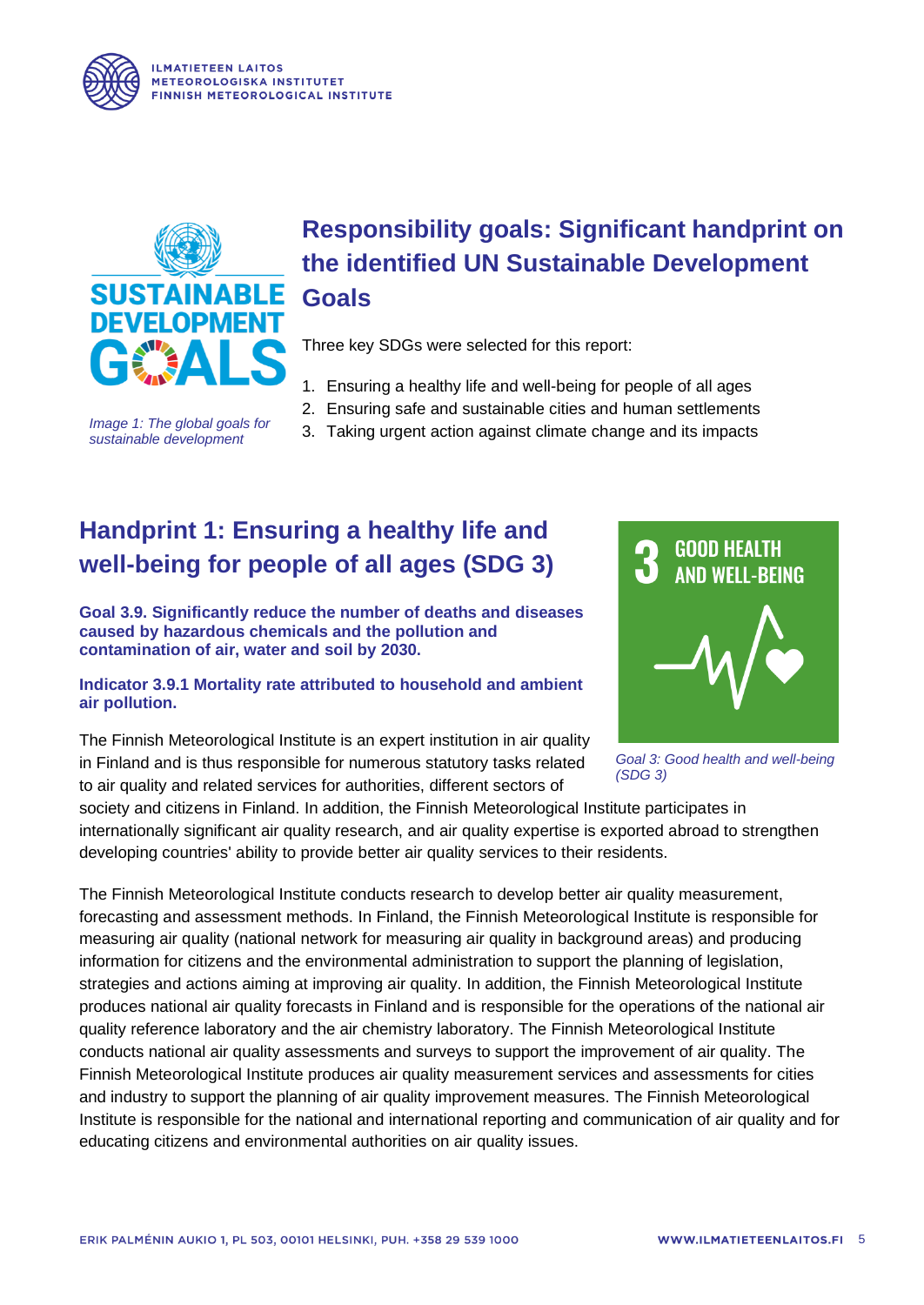

**ILMATIETEEN LAITOS** METEOROLOGISKA INSTITUTET FINNISH METEOROLOGICAL INSTITUTE



The Finnish Meteorological Institute has carried out various projects aimed at improving air quality globally in more than 30 countries. Some projects have developed the partner country's air quality monitoring and management in a comprehensive manner, covering the entire value chain (legislation, air quality monitoring, air quality forecasts, air quality assessment, air quality information, health impact assessments, assessment of the impact of different emission sources, air quality improvement measures). Currently (2021), we have ongoing air quality projects in the following countries: Tajikistan, Kyrgyzstan, Chile, Vietnam, Iran, South Africa, India, China, Russia.

*Handprint 1: Ensuring a healthy life and well-being for people of all ages (SDG 3)*

### <span id="page-5-0"></span>**Handprint 2: Ensuring safe and sustainable cities and human settlements (SDG 11)**

**Goal SDG 11.b By 2020, substantially increase the number of cities and human settlements by adopting and implementing integrated policies and plans towards inclusion, resource efficiency, mitigation of and adaptation to climate change, resilience to disasters, and develop and implement holistic disaster risk management at all levels in line with the Sendai Framework for Disaster Risk Reduction 2015-2030.**

**Indicator 11.b.1. Number of countries that adopt and implement national disaster risk reduction strategies in line with the Sendai Framework for Disaster Risk Reduction 2015–2030.**





*Goal 11: Sustainable cities and communities (SDG 11)*

The Finnish Meteorological Institute produces up-to-date and predictive information on the weather, the physical state of the sea, the climate and the most significant natural disasters in Finland and abroad. The 24/7 warning service provided by the Finnish Meteorological Institute and advance information on weather phenomena causing danger and harm and their impacts in Finland and elsewhere in the world can be utilised in proactive measures that maintain the safety of Finnish society and Finns. The services provided by the Finnish Meteorological Institute also include a targeted service forecasting dangerous weather produced for different actors in society, such as different operators maintaining critical infrastructure. The purpose of these services is to provide operators with time to prepare and to describe the impacts of harmful and dangerous conditions. This information helps actors proactively allocate resources to their own activities, thus promoting the safety of cities and communities and speeding up recovery from challenging conditions.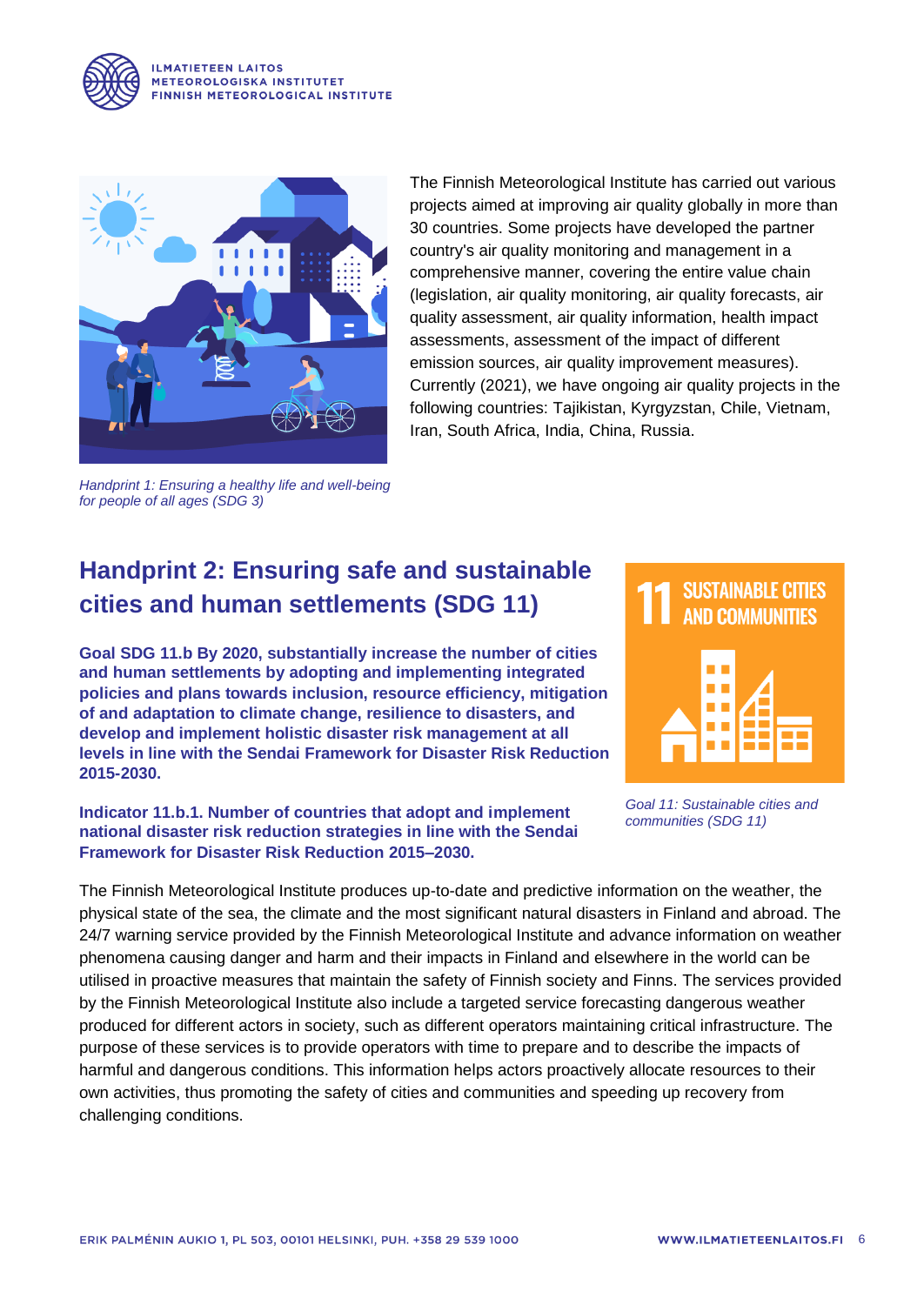

Each year, the Finnish Meteorological Institute participates in numerous national and international projects that develop local and regional adaptation to climate change and also develop climate economy related preparedness (<https://www.ilmatieteenlaitos.fi/siv-hankkeet>). The Finnish Meteorological Institute prepares sector-specific climate risk management reports, for example for construction and urban planning, so that changing climate risks are taken into account in a way that considers the special features of the area in question. In addition, the Finnish Meteorological Institute participates in the development of weather and climate models in order to produce better forecasts for constantly changing conditions.



The Finnish Meteorological Institute also participates in the extensive European Aristotle consortium (<http://aristotle.ingv.it/>) to produce 24/7 global preparedness data on natural phenomena causing multiple threats. The service is produced as a support to the EU Civil Protection Mechanism for the Emergency Response Coordination Centre (ERCC) and the Situational Awareness Sector (SAS). The European Commission's Emergency Response Coordination Centre uses this information to plan the deployment of humanitarian aid to different destinations.

*Handprint 2: Ensuring safe and sustainable cities and human settlements (SDG 11)*

### <span id="page-6-0"></span>**Handprint 3: Taking urgent action to combat climate change and its impacts (SDG 13)**

**Goal SDG 13.1: Strengthen resilience and adaptive capacity to climate-related hazards and natural disasters in all countries**

**Indicator 13.1.3: Proportion of local governments that adopt and implement local disaster risk reduction strategies in line with national disaster risk reduction strategies.**

The Finnish Meteorological Institute conducts climate research and research related to the monitoring and measurement of greenhouse





*Goal 13: Climate action (SDG 13)*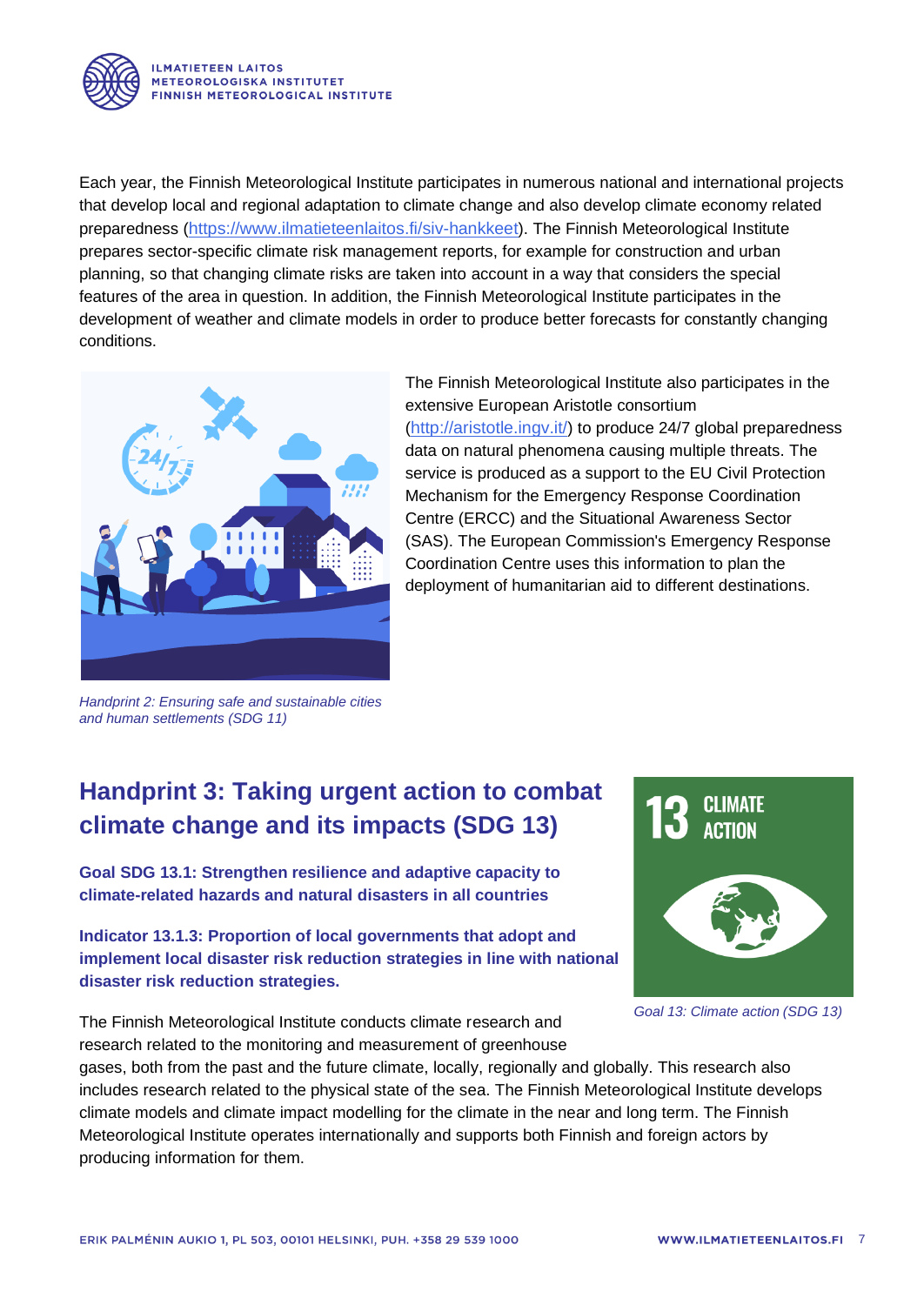

The Finnish Meteorological Institute is part of the network of the World Meteorological Organization of the United Nations. When we develop observation and weather, sea and climate risk management services, our information flows to WMO interfaces and other international networks. We have developed an international quality assurance and availability service for all meteorological, marine and climate-related data to make global and quality-certified data available to everyone. We produce comparable global and regional climate change scenarios for the use of other Finnish research institutes. We have carried out tailored climate surveys for different sectors and companies following best scientific practices.

We have played a key role in significant development cooperation projects by developing climate services for project countries; the Finnish Meteorological Institute has carried out climate projects in more than 100 countries by improving their ability to provide weather, climate and early warning services to their citizens. At the moment, there are ongoing projects in around 20 countries.



*Handprint 3: Taking urgent action to combat climate change and its impacts (SDG 13)*

#### **SDG 13.2: Integrating climate change measures into national policies, strategies and planning.**

The Finnish Meteorological Institute produces researched information about climate change, its progress and needs to adapt to support decision-making. The Finnish Meteorological Institute shares information on climate change in its online service, through media cooperation and through active stakeholder cooperation.

The Finnish Meteorological Institute participates in the work of the Intergovernmental Panel on Climate Change (IPCC). Jussi Kaurola, Director General of the Finnish Meteorological Institute, chairs the Finnish IPCC working group appointed by the Ministry of the Environment. Heikki Tuomenvirta, an expert at the Finnish Meteorological Institute, acts as the secretary of the working group. Experts from the Finnish

Meteorological Institute have participated in writing the IPCC evaluation report, among other things. The Finnish Meteorological Institute cooperates with several administrative branches on the theme of climate change. Hannele Korhonen, Research Professor at the Finnish Meteorological Institute, is a member of the Climate Panel.

In 2021, the Finnish Meteorological Institute, together with the Ministry of the Environment, was responsible for publishing the first volume of the IPCC's 6th evaluation report in Finland.

We act in close cooperation with cities and municipalities in climate change work. The Finnish Meteorological Institute actively cooperates with actors in the energy, forestry, agriculture, transport and health sectors. The aim is to jointly develop an understanding of the urgency, significance and prioritisation of the measures. The Finnish Meteorological Institute also trains actors in different fields to ensure that information can be used in strategies and planning. In addition, we are part of the development of domestic and international climate change adaptation monitoring activities.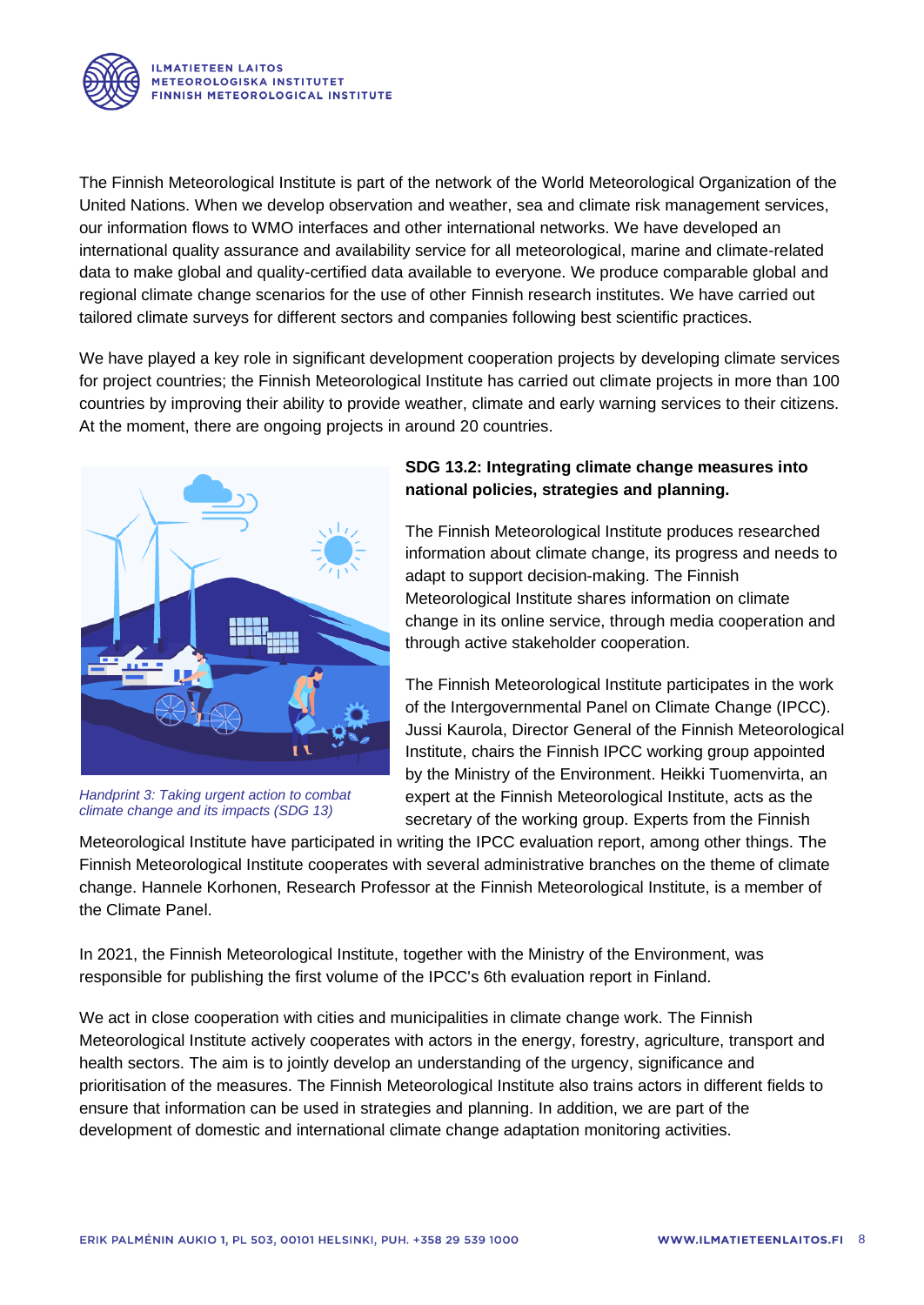

The Finnish Meteorological Institute maintains the Climateguide.fi website which is part of the EU's CLIMATE-ADAPT portal. We have carried out a technical reform on the service platform of the guide in 2020-2021, and in 2022 we will start managing the Climate Guide with a new administrative model. In 2022-2023, we will update the information base of the guide and the information producer network, and we will expand its range of services. We are involved in numerous ministry-funded and Government projects developing climate risk management together with Finnish operators.

#### **Goal SDG 13.3: Improve education, awareness-raising and human and institutional capacity on climate change mitigation, adaptation, impact reduction and early warning**

The Finnish Meteorological Institute started developing services and consulting related to climate services, climate change services as well as weather and climate risk management as early as in the 1990s. The Finnish Meteorological Institute has developed its ability to work in the field together with other research and service institutes and companies.

The Finnish Meteorological Institute has installed the Finnish Meteorological Institute's own open source weather and early warning system called SmartMet in approximately 30 countries and trained national institutions in using and maintaining the system.

The Finnish Meteorological Institute has a long history in different levels of educational and teaching cooperation and various stakeholder events also in Finland. The Finnish Meteorological Institute has offered Finnish journalists climate change training since 2007. Hundreds of journalists have participated in the training. We have taught citizens how to use long-range weather forecasts and carried out numerous different impact forecasting experiments. The Finnish Meteorological Institute is currently developing an English-language Climate University course "How to live and act with weather and climate risks in the current and future climate" together with universities.

### <span id="page-8-0"></span>**Footprint, i.e. negative impacts of activities on the operating environment**

The Finnish Meteorological Institute is involved in the WWF Green Office action programme. The Finnish Meteorological Institute monitors the negative impacts of its own activities on the environment.



*Table 1: Finnish Meteorological Institute's CO2 emissions from electricity, district heating and air transport in 2009-2021*